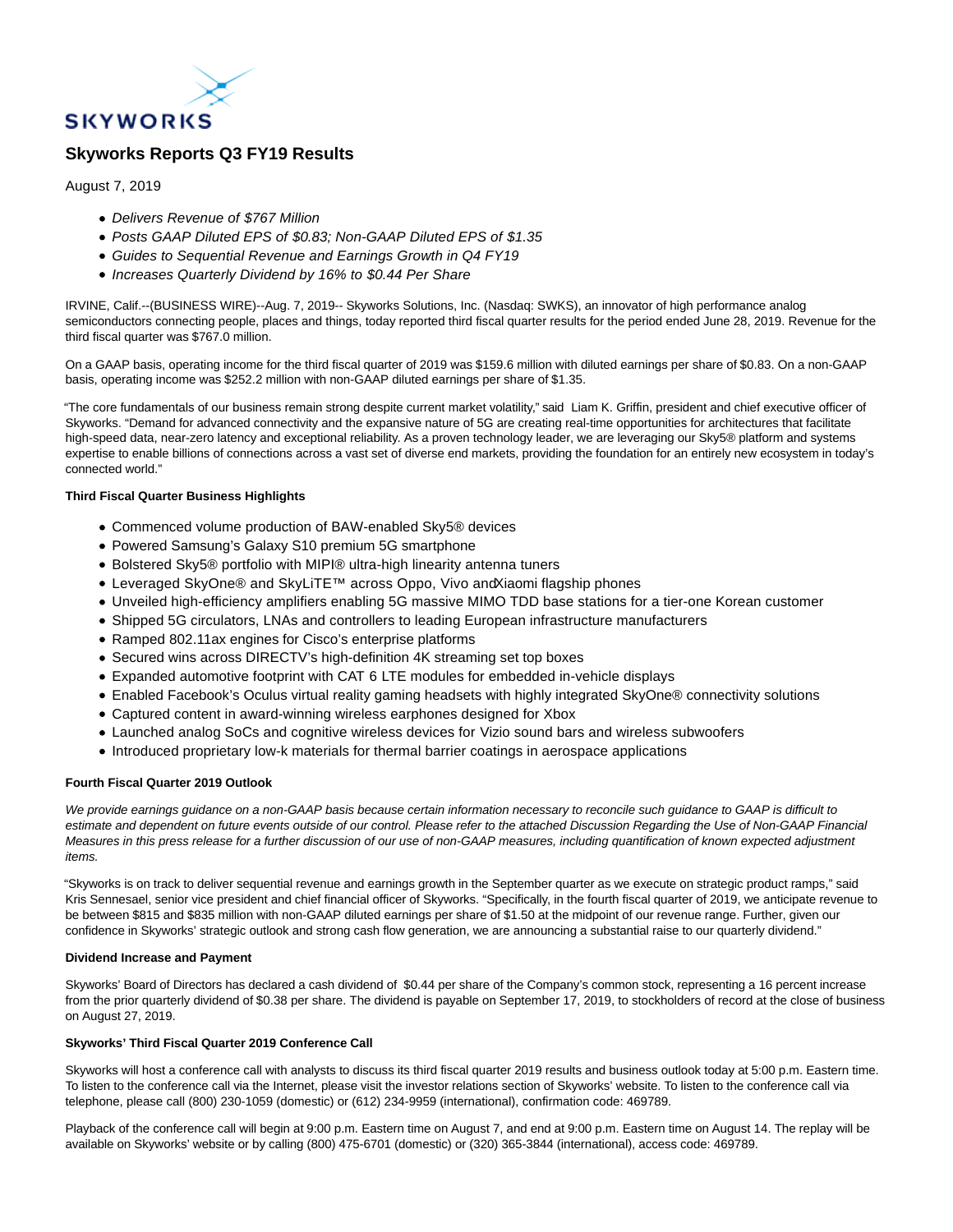#### **About Skyworks**

Skyworks Solutions, Inc. is empowering the wireless networking revolution. Our highly innovative analog semiconductors are connecting people, places and things spanning a number of new and previously unimagined applications within the aerospace, automotive, broadband, cellular infrastructure, connected home, industrial, medical, military, smartphone, tablet and wearable markets.

Skyworks is a global company with engineering, marketing, operations, sales and support facilities located throughout Asia, Europe and North America and is a member of the S&P 500<sup>®</sup> and Nasdaq-100<sup>®</sup> market indices (Nasdaq: SWKS). For more information, please visit Skyworks' website at: [www.skyworksinc.com.](https://cts.businesswire.com/ct/CT?id=smartlink&url=http%3A%2F%2Fwww.skyworksinc.com&esheet=52075767&newsitemid=20190807005799&lan=en-US&anchor=www.skyworksinc.com&index=1&md5=5aa8c2870584780d4928d5cdcc21dec7)

#### **Safe Harbor Statement**

This news release includes "forward-looking statements" intended to qualify for the safe harbor from liability established by the Private Securities Litigation Reform Act of 1995. These forward-looking statements include without limitation information relating to future results and expectations of Skyworks (e.g., certain projections and business trends, as well as plans for dividend payments and share repurchases). Forward-looking statements can often be identified by words such as "anticipates," "expects," "forecasts," "intends," "believes," "plans," "may," "will," or "continue," and similar expressions and variations or negatives of these words. All such statements are subject to certain risks, uncertainties and other important factors that could cause actual results to differ materially and adversely from those projected, and may affect our future operating results, financial position and cash flows.

These risks, uncertainties and other important factors include, but are not limited to: the susceptibility of the semiconductor industry and the markets addressed by our, and our customers', products to economic downturns; our reliance on several key customers for a large percentage of our sales; the risks of doing business internationally, including increased import/export restrictions and controls (e.g., the effect of the U.S. Bureau of Industry and Security of the U.S. Department of Commerce placing Huawei Technologies Co., Ltd. and certain of its affiliates on the Bureau's Entity List), imposition of trade protection measures (e.g., tariffs or taxes), security and health risks, possible disruptions in transportation networks, fluctuations in foreign currency exchange rates, and other economic, social, military and geo-political conditions in the countries in which we, our customers or our suppliers operate; the volatility of our stock price; declining selling prices, decreased gross margins, and loss of market share as a result of increased competition; our ability to obtain design wins from customers; changes in laws, regulations and/or policies that could adversely affect our operations and financial results, the economy and our customers' demand for our products, or the financial markets and our ability to raise capital; fluctuations in our manufacturing yields due to our complex and specialized manufacturing processes; our ability to develop, manufacture and market innovative products, avoid product obsolescence, reduce costs in a timely manner, transition our products to smaller geometry process technologies, and achieve higher levels of design integration; the quality of our products and any defect remediation costs; our products' ability to perform under stringent operating conditions; the availability and pricing of third-party semiconductor foundry, assembly and test capacity, raw materials and supplier components; our ability to retain, recruit and hire key executives, technical personnel and other employees in the positions and numbers, with the experience and capabilities, and at the compensation levels needed to implement our business and product plans; the timing, rescheduling or cancellation of significant customer orders and our ability, as well as the ability of our customers, to manage inventory; our ability to prevent theft of our intellectual property, disclosure of confidential information, or breaches of our information technology systems; uncertainties of litigation, including potential disputes over intellectual property infringement and rights, as well as payments related to the licensing and/or sale of such rights; our ability to continue to grow and maintain an intellectual property portfolio and obtain needed licenses from third parties; our ability to make certain investments and acquisitions, integrate companies we acquire, and/or enter into strategic alliances; and other risks and uncertainties, including, but not limited to, those detailed from time to time in our filings with the Securities and Exchange Commission.

The forward-looking statements contained in this news release are made only as of the date hereof, and we undertake no obligation to update or revise the forward-looking statements, whether as a result of new information, future events or otherwise.

Note to Editors: Skyworks and the Skyworks symbol are trademarks or registered trademarks of Skyworks Solutions, Inc. or its subsidiaries in the United States and other countries. Third-party brands and names are for identification purposes only and are the property of their respective owners.

### **SKYWORKS SOLUTIONS, INC.**

### **UNAUDITED CONSOLIDATED STATEMENTS OF OPERATIONS**

|                                         |          |                   | Three Months Ended Nine Months Ended |           |
|-----------------------------------------|----------|-------------------|--------------------------------------|-----------|
| (in millions, except per share amounts) | June 28. | June 29, June 28, |                                      | June 29.  |
|                                         | 2019     | 2018              | 2019                                 | 2018      |
| Net revenue                             | \$767.0  | \$894.3           | \$2,549.4                            | \$2.859.6 |
| Cost of goods sold                      | 454.5    | 442.7             | 1.351.6                              | 1,412.5   |
| Gross profit                            | 312.5    | 451.6             | 1.197.8                              | 1.447.1   |

Operating expenses: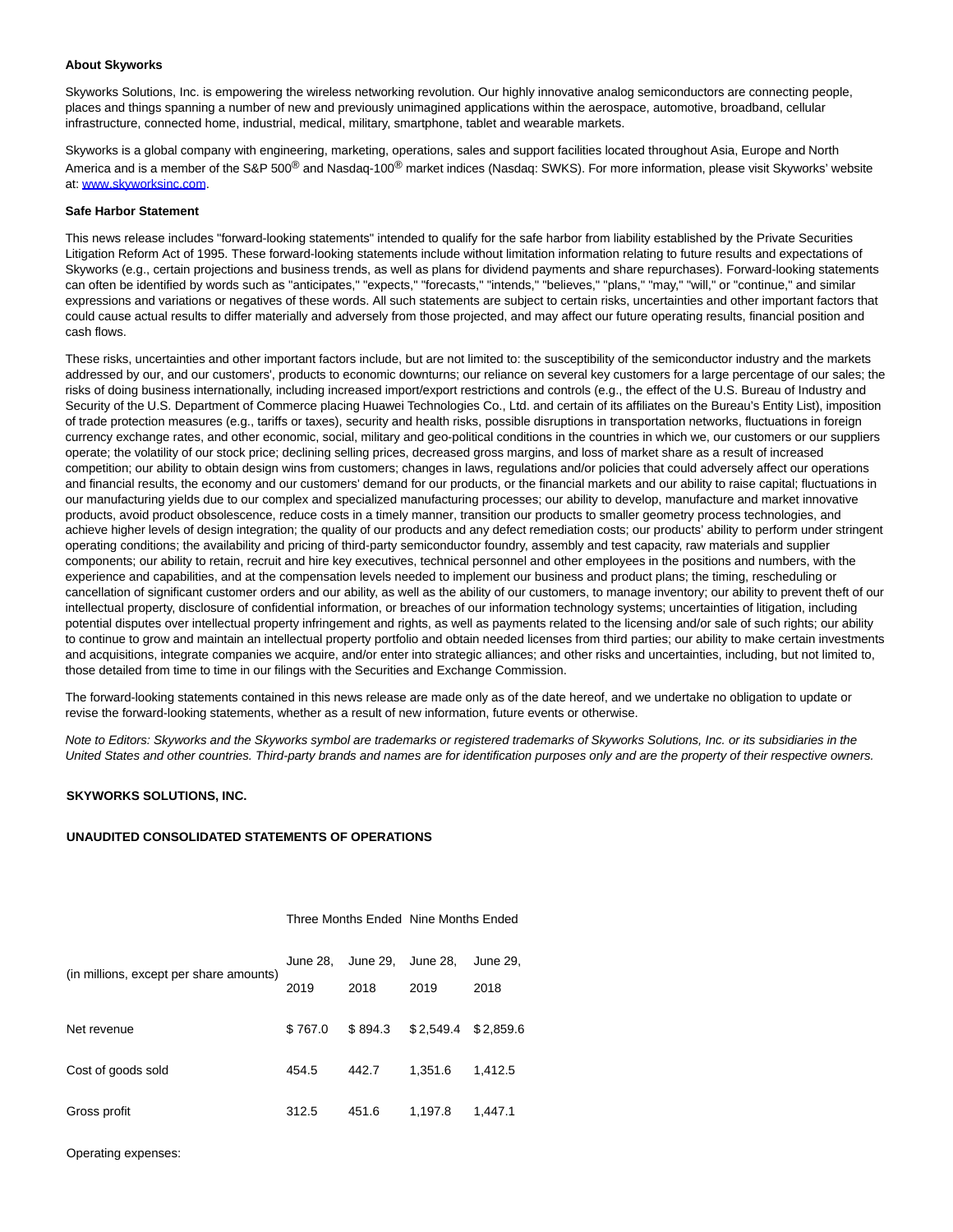| Research and development                                 | 100.6   | 96.8    | 317.3   | 301.5   |  |  |  |  |
|----------------------------------------------------------|---------|---------|---------|---------|--|--|--|--|
| Selling, general and administrative                      | 46.8    | 44.6    | 142.5   | 153.4   |  |  |  |  |
| Amortization of intangibles                              | 5.5     | 3.9     | 18.6    | 12.0    |  |  |  |  |
| Restructuring and other charges                          |         |         | 1.3     | 1.0     |  |  |  |  |
| Total operating expenses                                 | 152.9   | 145.3   | 479.7   | 467.9   |  |  |  |  |
| Operating income                                         | 159.6   | 306.3   | 718.1   | 979.2   |  |  |  |  |
| Other income, net                                        | 2.3     | 4.5     | 8.9     | 9.5     |  |  |  |  |
| Income before income taxes                               | 161.9   | 310.8   | 727.0   | 988.7   |  |  |  |  |
| Provision for income taxes                               | 17.8    | 24.3    | 84.0    | 355.8   |  |  |  |  |
| Net income                                               | \$144.1 | \$286.5 | \$643.0 | \$632.9 |  |  |  |  |
|                                                          |         |         |         |         |  |  |  |  |
| Earnings per share:                                      |         |         |         |         |  |  |  |  |
| Basic                                                    | \$0.83  | \$1.58  | \$3.69  | \$3.47  |  |  |  |  |
| Diluted                                                  | \$0.83  | \$1.57  | \$3.67  | \$3.44  |  |  |  |  |
| Weighted average shares:                                 |         |         |         |         |  |  |  |  |
| <b>Basic</b>                                             | 172.6   | 181.2   | 174.3   | 182.3   |  |  |  |  |
| <b>Diluted</b>                                           | 173.4   | 182.8   | 175.2   | 184.2   |  |  |  |  |
| <b>SKYWORKS SOLUTIONS, INC.</b>                          |         |         |         |         |  |  |  |  |
| UNAUDITED RECONCILIATIONS OF NON-GAAP FINANCIAL MEASURES |         |         |         |         |  |  |  |  |

|                                                         |                  |                  | Three Months Ended Nine Months Ended |                  |  |
|---------------------------------------------------------|------------------|------------------|--------------------------------------|------------------|--|
| (in millions)                                           | June 28,<br>2019 | June 29.<br>2018 | June 28,<br>2019                     | June 29,<br>2018 |  |
| GAAP gross profit                                       | \$312.5          | \$451.6          | \$1.197.8                            | \$1,447.1        |  |
| Share-based compensation expense [a]                    | 1.4              | 3.3              | 8.2                                  | 11.6             |  |
| Acquisition-related expenses [b]                        |                  |                  | 1.9                                  |                  |  |
| Amortization of acquisition-related intangibles [c] 5.9 |                  |                  | 15.3                                 |                  |  |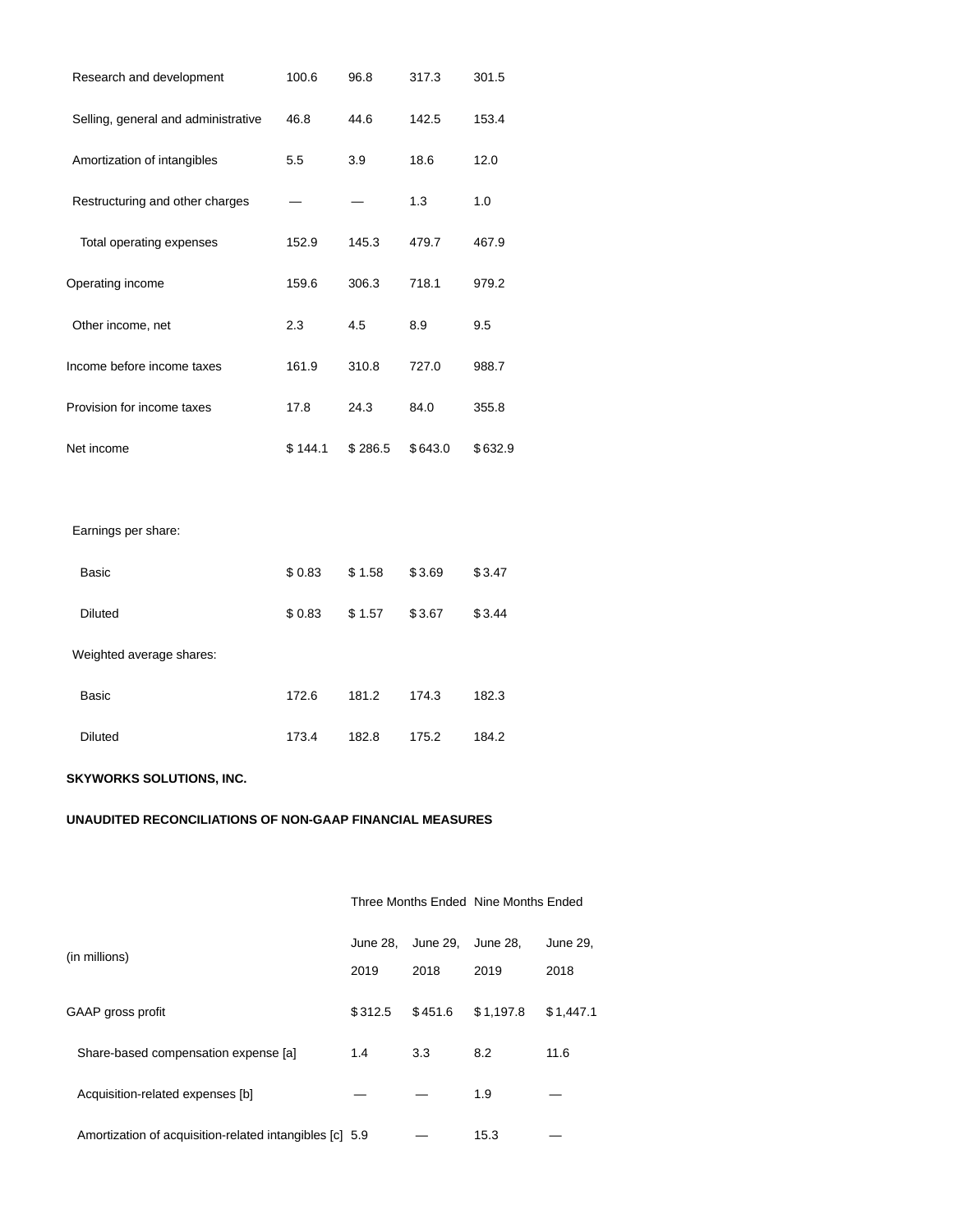| Settlements, gains, losses and impairments [d] | 66.6    |  |         |  | 69.2      |           |   |  |
|------------------------------------------------|---------|--|---------|--|-----------|-----------|---|--|
| Restructuring and other charges [e]            |         |  |         |  |           | 0.4       |   |  |
| Non-GAAP gross profit                          | \$386.4 |  | \$454.9 |  | \$1,292.8 | \$1,458.7 |   |  |
| GAAP gross margin %                            | 40.7    |  | %50.5   |  | % 47.0    | %50.6     | % |  |
| Non-GAAP gross margin %                        | 50.4    |  | %50.9   |  | %50.7     | %51.0     | % |  |

## Three Months Ended Nine Months Ended

|                                                          |                    | June 28,      |         | June 29, |         | June 28, |           | <b>June 29,</b> |
|----------------------------------------------------------|--------------------|---------------|---------|----------|---------|----------|-----------|-----------------|
| (in millions)                                            | 2019               |               | 2018    |          | 2019    |          | 2018      |                 |
| GAAP operating income                                    | \$159.6<br>\$306.3 |               | \$718.1 |          | \$979.2 |          |           |                 |
| Share-based compensation expense [a]                     | 16.1               |               | 19.5    |          | 58.6    |          | 86.3      |                 |
| Acquisition-related expenses (benefit) [b]               | (1.5)              | $\mathcal{L}$ | (4.9)   |          | 2.1     |          | (6.9)     | $\lambda$       |
| Amortization of acquisition-related intangibles [c] 11.4 |                    |               | 3.9     |          | 33.8    |          | 12.0      |                 |
| Settlements, gains, losses and impairments [d]           | 66.6               |               |         |          | 70.4    |          |           |                 |
| Restructuring and other charges [e]                      |                    |               |         |          | 1.8     |          | 1.0       |                 |
| Deferred executive compensation (benefit) [f]            |                    |               |         |          | (0.1)   |          | (1.7)     | $\lambda$       |
| Non-GAAP operating income                                | \$252.2            |               | \$324.8 |          | \$884.7 |          | \$1,069.9 |                 |
| GAAP operating margin %                                  | 20.8               |               | %34.3   |          | % 28.2  |          | %34.2     | %               |
| Non-GAAP operating margin %                              | 32.9               |               | % 36.3  |          | %34.7   |          | % 37.4    | %               |

# Three Months Ended Nine Months Ended

| (in millions)                                            | June 28.               | June 29.           | June 28. | June 29, |  |
|----------------------------------------------------------|------------------------|--------------------|----------|----------|--|
|                                                          | 2019                   | 2018               | 2019     | 2018     |  |
| GAAP net income                                          | \$144.1                | \$286.5            | \$643.0  | \$632.9  |  |
| Share-based compensation expense [a]                     | 16.1                   | 19.5               | 58.6     | 86.3     |  |
| Acquisition-related expenses (benefit) [b]               | (1.5)<br>$\mathcal{L}$ | (4.9)<br>$\lambda$ | - 2.1    | (6.9)    |  |
| Amortization of acquisition-related intangibles [c] 11.4 |                        | 3.9                | 33.8     | 12.0     |  |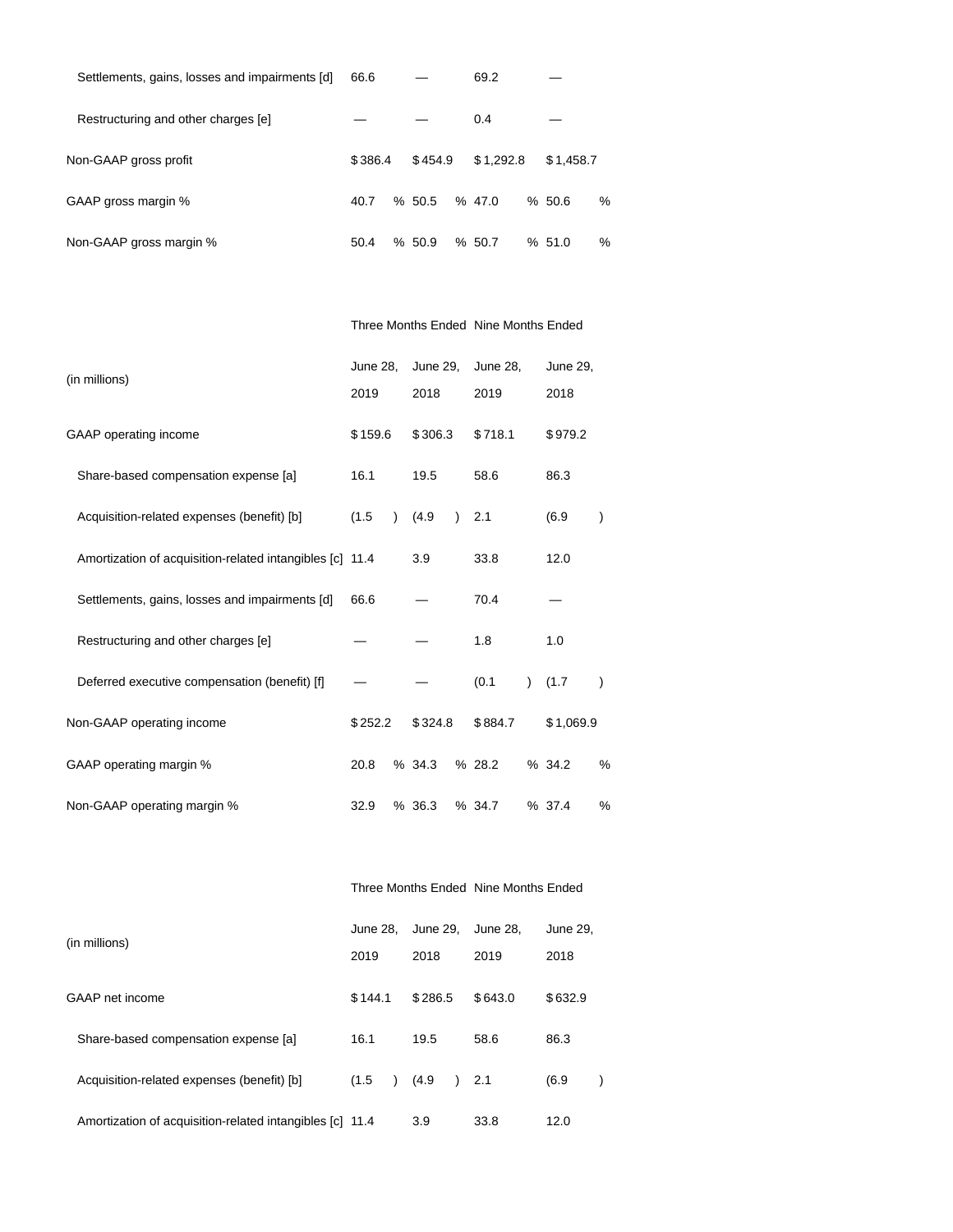| Settlements, gains, losses and impairments [d] | 66.6    |             | 70.4    |         |  |
|------------------------------------------------|---------|-------------|---------|---------|--|
| Restructuring and other charges [e]            |         |             | 1.8     | 1.0     |  |
| Deferred executive compensation (benefit) [f]  |         |             | (0.1)   | (1.7)   |  |
| Tax adjustments [g]                            |         | (3.1) (5.1) | 5.2     | 250.1   |  |
| Non-GAAP net income                            | \$233.6 | \$299.9     | \$814.8 | \$973.7 |  |

#### Three Months Ended Nine Months Ended

|                                                          | June 28,            |        | June 29, |           | June 28,<br><b>June 29,</b> |        |           |      |  |
|----------------------------------------------------------|---------------------|--------|----------|-----------|-----------------------------|--------|-----------|------|--|
|                                                          | 2019                |        | 2018     |           | 2019<br>2018                |        |           |      |  |
| GAAP net income per share, diluted                       | \$0.83              | \$1.57 |          |           | \$3.67                      | \$3.44 |           |      |  |
| Share-based compensation expense [a]                     | 0.10                |        | 0.11     |           |                             |        | 0.34      | 0.47 |  |
| Acquisition-related expenses (benefit) [b]               | (0.01)              |        | (0.03)   |           | 0.01                        | (0.04) |           |      |  |
| Amortization of acquisition-related intangibles [c] 0.07 |                     |        | 0.02     |           | 0.19                        | 0.07   |           |      |  |
| Settlements, gains, losses and impairments [d]           | 0.38                |        |          |           | 0.40                        |        |           |      |  |
| Restructuring and other charges [e]                      |                     |        |          |           | 0.01                        | 0.01   |           |      |  |
| Deferred executive compensation (benefit) [f]            |                     |        |          |           |                             | (0.01) | $\lambda$ |      |  |
| Tax adjustments [g]                                      | (0.02)<br>$\lambda$ |        | (0.03)   | $\lambda$ | 0.03                        | 1.35   |           |      |  |
| Non-GAAP net income per share, diluted                   | \$1.35              |        | \$1.64   |           | \$4.65                      | \$5.29 |           |      |  |

#### **SKYWORKS SOLUTIONS, INC. DISCUSSION REGARDING THE USE OF NON-GAAP FINANCIAL MEASURES**

Our earnings release contains some or all of the following financial measures that have not been calculated in accordance with United States Generally Accepted Accounting Principles ("GAAP"): (i) non-GAAP gross profit and gross margin, (ii) non-GAAP operating income and operating margin, (iii) non-GAAP net income, and (iv) non-GAAP diluted earnings per share. As set forth in the "Unaudited Reconciliations of Non-GAAP Financial Measures" table found above, we derive such non-GAAP financial measures by excluding certain expenses and other items from the respective GAAP financial measure that is most directly comparable to each non-GAAP financial measure. Management uses these non-GAAP financial measures to evaluate our operating performance and compare it against past periods, make operating decisions, forecast for future periods, compare our operating performance against peer companies and determine payments under certain compensation programs. These non-GAAP financial measures provide management with additional means to understand and evaluate the operating results and trends in our ongoing business by eliminating certain non-recurring expenses and other items that management believes might otherwise make comparisons of our ongoing business with prior periods and competitors more difficult, obscure trends in ongoing operations or reduce management's ability to make forecasts.

We provide investors with non-GAAP gross profit and gross margin, non-GAAP operating income and operating margin, non-GAAP net income and non-GAAP diluted earnings per share because we believe it is important for investors to be able to closely monitor and understand changes in our ability to generate income from ongoing business operations. We believe these non-GAAP financial measures give investors an additional method to evaluate historical operating performance and identify trends, an additional means of evaluating period-over-period operating performance and a method to facilitate certain comparisons of our operating results to those of our peer companies. We also believe that providing non-GAAP operating income and operating margin allows investors to assess the extent to which our ongoing operations impact our overall financial performance. We further believe that providing non-GAAP net income and non-GAAP diluted earnings per share allows investors to assess the overall financial performance of our ongoing operations by eliminating the impact of share-based compensation expense, acquisition-related expenses, amortization of acquisition-related intangibles, settlements, gains, losses and impairments, restructuring-related charges, certain deferred executive compensation and certain tax items which may not occur in each period presented and which may represent non-cash items unrelated to our ongoing operations. We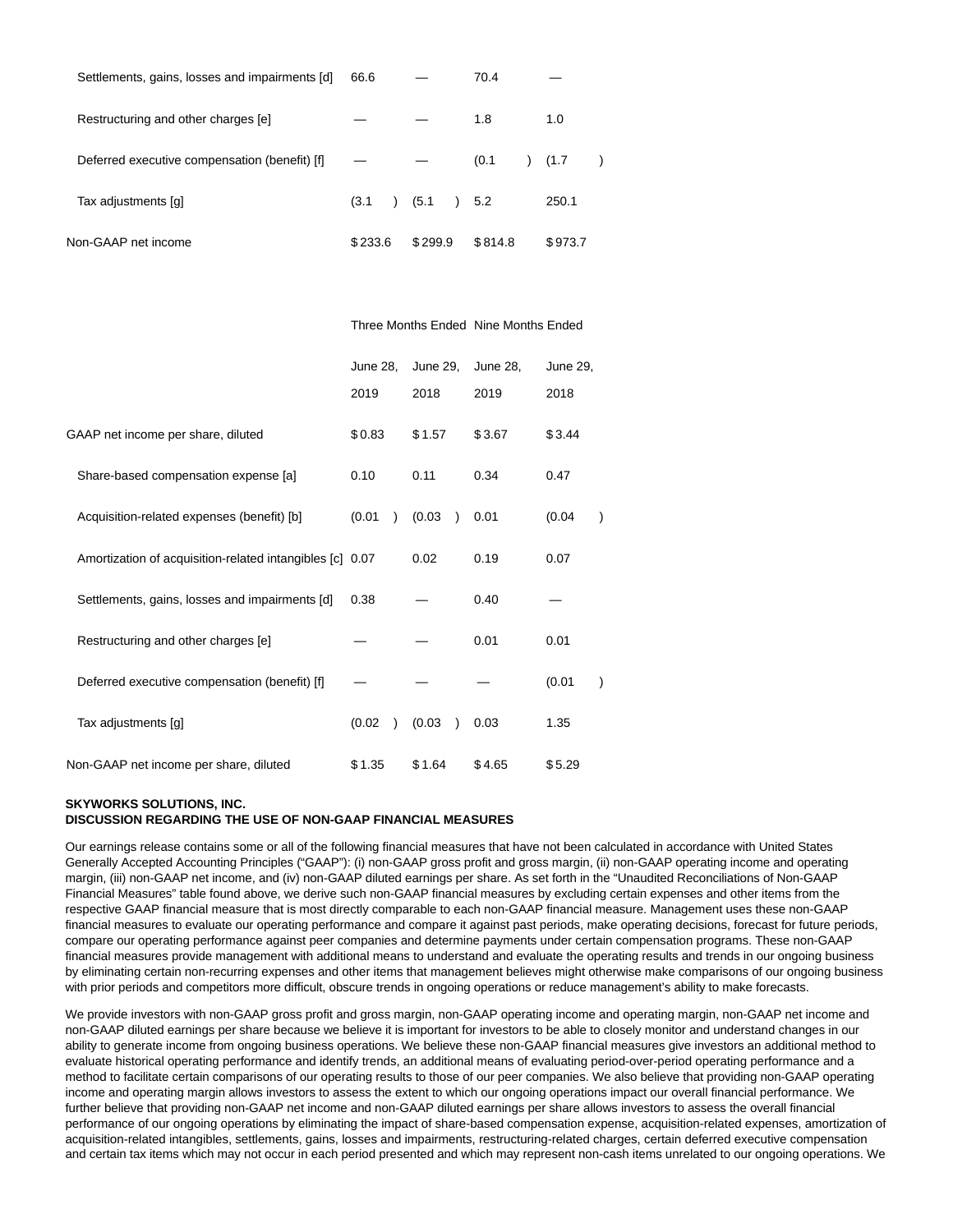believe that disclosing these non-GAAP financial measures contributes to enhanced financial reporting transparency and provides investors with added clarity about complex financial performance measures.

We calculate non-GAAP gross profit by excluding from GAAP gross profit, share-based compensation expense, acquisition-related expenses, amortization of acquisition-related intangibles, settlements, gains, losses and impairments, and restructuring-related charges. We calculate non-GAAP operating income by excluding from GAAP operating income, share-based compensation expense, acquisition-related expenses, amortization of acquisition-related intangibles, settlements, gains, losses and impairments, restructuring-related charges, and certain deferred executive compensation. We calculate non-GAAP net income and diluted earnings per share by excluding from GAAP net income and diluted earnings per share, share-based compensation expense, acquisition-related expenses, amortization of acquisition-related intangibles, settlements, gains, losses and impairments, restructuring-related charges, certain deferred executive compensation, and certain tax items. We exclude the items identified above from the respective non-GAAP financial measure referenced above for the reasons set forth with respect to each such excluded item below:

Share-Based Compensation - because (1) the total amount of expense is partially outside of our control because it is based on factors such as stock price volatility and interest rates, which may be unrelated to our performance during the period in which the expense is incurred, (2) it is an expense based upon a valuation methodology premised on assumptions that vary over time, and (3) the amount of the expense can vary significantly between companies due to factors that can be outside of the control of such companies.

Acquisition-Related Expenses - including such items as, when applicable, amortization of acquired intangible assets, fair value adjustments to contingent consideration, fair value charges incurred upon the sale of acquired inventory, and acquisition-related expenses because they are not considered by management in making operating decisions and we believe that such expenses do not have a direct correlation to our future business operations and thereby including such charges does not necessarily reflect the performance of our ongoing operations for the period in which such charges or reversals are incurred.

Restructuring-Related Charges - these charges have no direct correlation to our future business operations and including such charges or reversals does not necessarily reflect the performance of our ongoing operations for the period in which such charges or reversals are incurred.

Settlements, Gains, Losses and Impairments - because such settlements, gains, losses and impairments (1) are not considered by management in making operating decisions, (2) are infrequent in nature, (3) are generally not directly controlled by management, (4) do not necessarily reflect the performance of our ongoing operations for the period in which such charges are recognized and/ or (5) can vary significantly in amount between companies and make comparisons less reliable.

Deferred Executive Compensation - including charges related to any contingent obligation pursuant to an executive severance agreement, because that expense has no direct correlation with our recurring business operations and including such expenses or reversals do not accurately reflect the compensation expense for the period in which incurred.

Certain Income Tax Items - including certain deferred tax charges and benefits that do not result in a current tax payment or tax refund and other adjustments, including but not limited to, items unrelated to the current fiscal year or that are not indicative of our ongoing business operations.

The non-GAAP financial measures presented in the table above should not be considered in isolation and are not an alternative for the respective GAAP financial measure that is most directly comparable to each such non-GAAP financial measure. Investors are cautioned against placing undue reliance on these non-GAAP financial measures and are urged to review and consider carefully the adjustments made by management to the most directly comparable GAAP financial measures to arrive at these non-GAAP financial measures. Non-GAAP financial measures may have limited value as analytical tools because they may exclude certain expenses that some investors consider important in evaluating our operating performance or ongoing business performance. Further, non-GAAP financial measures are likely to have limited value for purposes of drawing comparisons between companies because different companies may calculate similarly titled non-GAAP financial measures in different ways because non-GAAP measures are not based on any comprehensive set of accounting rules or principles.

Our earnings release contains forward-looking estimates of non-GAAP diluted earnings per share for the fourth quarter of our 2019 fiscal year ("Q4 2019"). We provide this non-GAAP measure to investors on a prospective basis for the same reasons (set forth above) that we provide it to investors on a historical basis. We are unable to provide a reconciliation of our forward-looking estimate of Q4 2019 GAAP diluted earnings per share to a forward-looking estimate of Q4 2019 non-GAAP diluted earnings per share because certain information needed to make a reasonable forward-looking estimate of GAAP diluted earnings per share for Q4 2019 (other than estimated share-based compensation expense of \$0.08 to \$0.12 per diluted share, certain tax items of \$0.00 to \$0.05 per diluted share and estimated amortization of intangibles of \$0.05 to \$0.08 per diluted share) is difficult to predict and estimate and is often dependent on future events that may be uncertain or outside of our control. Such events may include unanticipated changes in our GAAP effective tax rate, unanticipated one-time charges related to asset impairments (fixed assets, inventory, intangibles or goodwill), unanticipated acquisition-related expenses, unanticipated settlements, gains, losses and impairments and other unanticipated non-recurring items not reflective of ongoing operations. The probable significance of these unknown items, in the aggregate, is estimated to be in the range of \$0.00 to \$0.05 in quarterly earnings per diluted share on a GAAP basis. Our forward-looking estimates of both GAAP and non-GAAP measures of our financial performance may differ materially from our actual results and should not be relied upon as statements of fact.

These charges represent expense recognized in accordance with ASC 718 - Compensation, Stock Compensation. For the three months ended June 28, 2019, approximately \$1.4 million, \$9.4 million and \$5.3 million were included in cost of goods sold, research and development expense

[a] and selling, general and administrative expense, respectively. For the nine months ended June 28, 2019, approximately \$8.2 million, \$31.9 million and \$18.5 million were included in cost of goods sold, research and development expense and selling, general and administrative expense, respectively.

For the three months ended June 29, 2018, approximately \$3.3 million, \$6.5 million and \$9.7 million were included in cost of goods sold, research and development expense and selling, general and administrative expense, respectively. For the nine months ended June 29, 2018, approximately \$11.6 million, \$32.2 million and \$42.5 million were included in cost of goods sold, research and development expense and selling, general and administrative expense, respectively.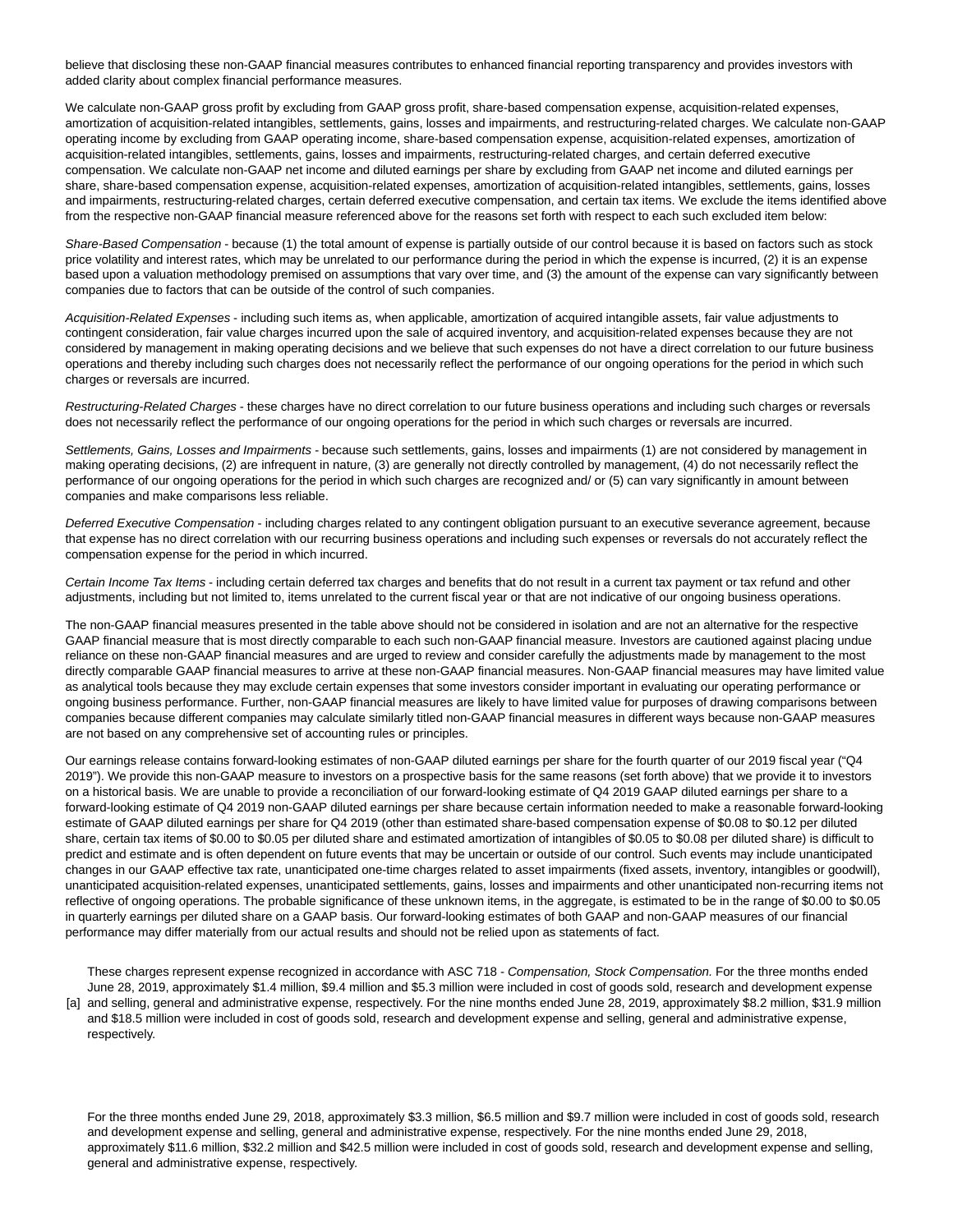The acquisition-related expenses recognized during the three months ended June 28, 2019, include a \$3.1 million benefit for a fair value adjustment to reduce the contingent consideration accrued partially offset by a \$1.6 million charge primarily associated with acquisitions completed or contemplated during the period. The acquisition-related expenses recognized during the nine months ended June 28, 2019, include

[b] a \$3.3 million charge primarily associated with acquisitions completed or contemplated during the period and a \$1.9 million charge to cost of goods sold related to the fair market value step-up associated with the sale of acquired inventory, partially offset by a \$3.1 million benefit for a fair value adjustment to reduce the contingent consideration accrued.

The acquisition-related expenses recognized during the three months ended June 29, 2018, include a \$5.0 million benefit for fair value adjustments to reduce contingent considerations partially offset by a \$0.1 million charge primarily associated with acquisitions completed or contemplated during the period. The acquisition-related expenses recognized during the nine months ended June 29, 2018, include a \$7.8 million benefit for fair value adjustments to reduce contingent considerations partially offset by a \$0.9 million charge primarily associated with acquisitions completed or contemplated during the period.

[c] acquisition-related intangibles included in cost of goods sold and \$5.5 million and \$18.5 million, respectively, in amortization of acquisition-related During the three and nine months ended June 28, 2019, the Company incurred \$5.9 million and \$15.3 million, respectively, in amortization of intangibles included in selling, general and administrative expense.

During the three and nine months ended June 29, 2018, the Company incurred \$3.9 million and \$12.0 million, respectively, in amortization of acquisition-related intangibles included in selling, general and administrative expense.

- [d] respectively, primarily consisting of inventory-related charges due to lower expected demand as a result of the U.S. Bureau of Industry and During the three and nine months ended June 28, 2019, the Company incurred \$66.6 million and \$70.9 million in non-recurring charges, Security of the U.S. Department of Commerce placing Huawei Technologies Co., Ltd. and certain of its affiliates on the Bureau's Entity List.
- [e] During the nine months ended June 28, 2019, the Company incurred a \$1.8 million charge in employee severance costs primarily related to related to rest primarily related to restructuring plans that were implemented during the period.

During the nine months ended June 29, 2018, the Company recognized a \$1.0 million charge to revise an estimate related to a leased facility included in a previously announced restructuring plan.

- [f] These amounts represent the changes in the estimated amount to be paid for executive severance agreements.
- $[a]$ During the three and nine months ended June 28, 2019 and June 29, 2018, these amounts primarily represent certain deferred tax charges and benefits that do not result in a current tax payment or tax refund as well as other adjustments, including but not limited to, tax items unrelated to the current fiscal year or that are not indicative of our ongoing business operations.

Included in these amounts for the nine months ended June 29, 2018, is a one-time charge of \$238.0 million related to the mandatory deemed repatriation tax on foreign earnings and a one-time charge of \$18.5 million related to the revaluation of deferred tax assets and liabilities related to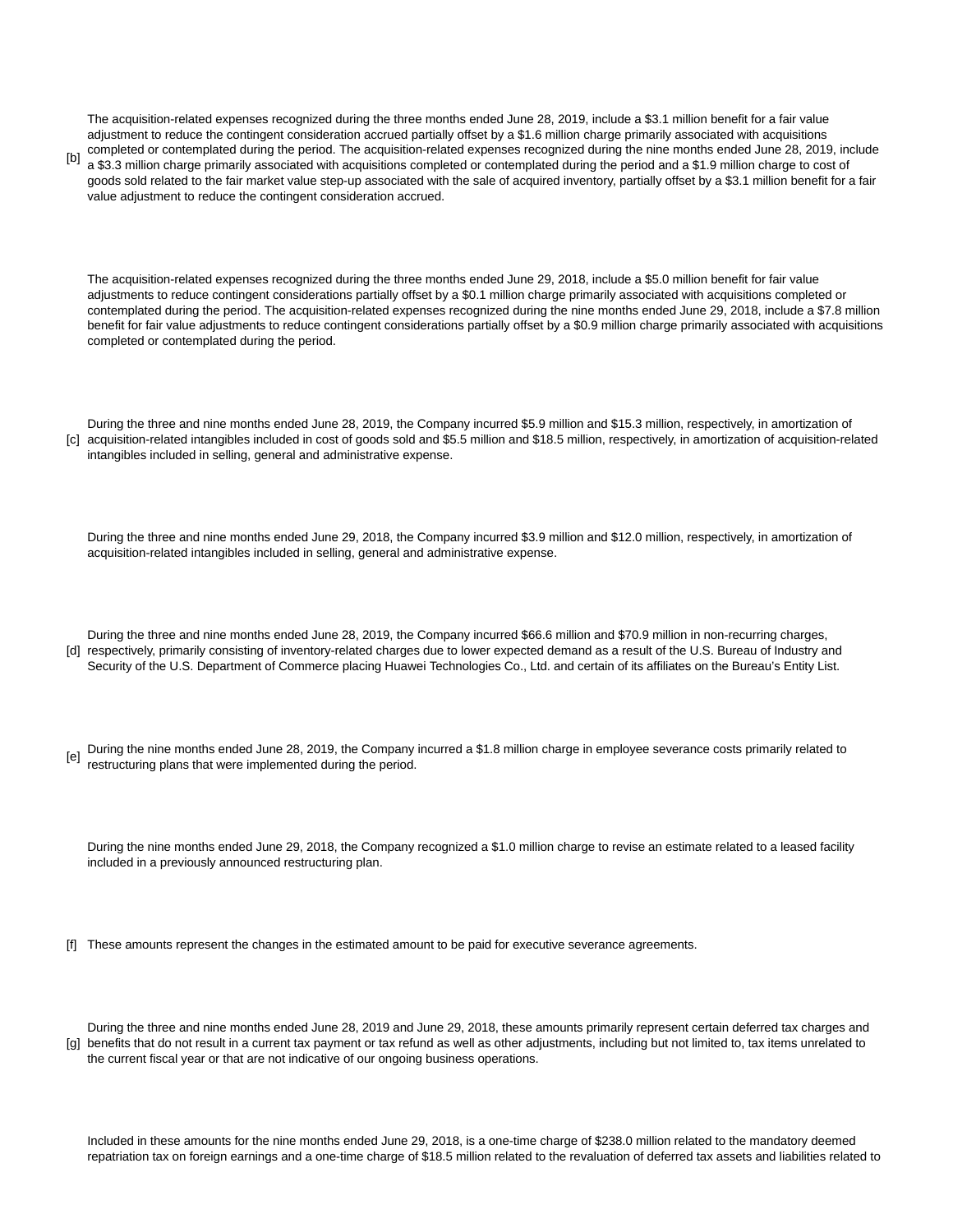tax reform.

# **SKYWORKS SOLUTIONS, INC.**

# **UNAUDITED CONDENSED CONSOLIDATED BALANCE SHEETS**

|                                                          | June 28,  | September 28,       |  |  |  |  |  |
|----------------------------------------------------------|-----------|---------------------|--|--|--|--|--|
| (in millions)                                            | 2019      | 2018                |  |  |  |  |  |
| <b>Assets</b>                                            |           |                     |  |  |  |  |  |
| Cash, cash equivalents and marketable securities \$970.1 |           | \$1,050.2           |  |  |  |  |  |
| Accounts receivable, net                                 | 557.8     | 655.8               |  |  |  |  |  |
| Inventory                                                | 580.8     | 490.2               |  |  |  |  |  |
| Property, plant and equipment, net                       | 1,230.1   | 1,140.9             |  |  |  |  |  |
| Goodwill and intangible assets, net                      | 1,303.9   | 1,333.5             |  |  |  |  |  |
| Other assets                                             | 199.6     | 158.3               |  |  |  |  |  |
| <b>Total assets</b>                                      |           | \$4,842.3 \$4,828.9 |  |  |  |  |  |
|                                                          |           |                     |  |  |  |  |  |
| <b>Liabilities and Equity</b>                            |           |                     |  |  |  |  |  |
| Accounts payable                                         | \$218.9   | \$229.9             |  |  |  |  |  |
| Accrued and other liabilities                            | 523.5     | 502.0               |  |  |  |  |  |
| Stockholders' equity                                     | 4,099.9   | 4,097.0             |  |  |  |  |  |
| Total liabilities and equity                             | \$4,842.3 | \$4,828.9           |  |  |  |  |  |
| <b>SKYWORKS SOLUTIONS, INC.</b>                          |           |                     |  |  |  |  |  |
| UNAUDITED CONSOLIDATED STATEMENTS OF CASH FLOWS          |           |                     |  |  |  |  |  |

|                                     |      |                   | Three Months Ended Nine Months Ended |      |  |
|-------------------------------------|------|-------------------|--------------------------------------|------|--|
| (in millions)                       |      | June 28, June 29, | June 28, June 29,                    |      |  |
|                                     | 2019 | 2018              | 2019                                 | 2018 |  |
| Cash flow from operating activities |      |                   |                                      |      |  |

| Net income | \$144.1 \$286.5 \$643.0 \$632.9 |  |
|------------|---------------------------------|--|
|            |                                 |  |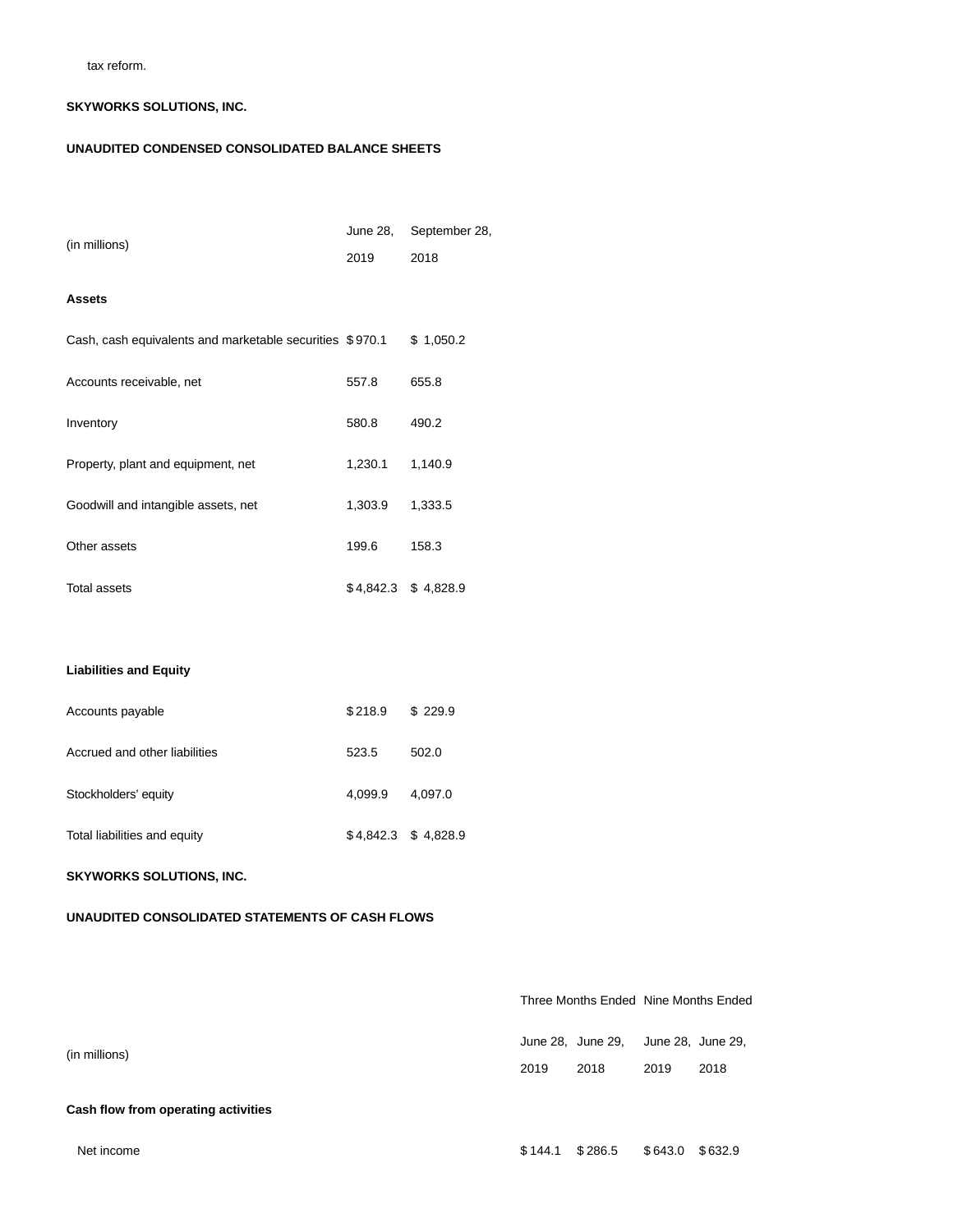Adjustments to reconcile net income to net cash provided by operating activities:

| Share-based compensation                                               | 16.0              | 19.5                | 58.6                | 86.3       |               |
|------------------------------------------------------------------------|-------------------|---------------------|---------------------|------------|---------------|
| Depreciation                                                           | 79.0              | 69.3                | 235.4               | 198.9      |               |
| Amortization of intangible assets, including inventory step-up         | 14.7              | 5.4                 | 43.3                | 16.5       |               |
| Deferred income taxes                                                  | 15.5              | 10.0                | (12.1)              | )35.6      |               |
| Changes in fair value of contingent consideration                      | (3.1)             | (7.8)               | $)$ (3.1)           | (7.8)      | $\mathcal{C}$ |
| Other, net                                                             | (0.7)             | 0.3                 | 0.1                 |            |               |
| Changes in operating assets:                                           |                   |                     |                     |            |               |
| Receivables, net                                                       | (14.0)            | (101.2)             | ) 98.0              | (13.7)     | $\mathcal{L}$ |
| Inventory                                                              | (22.8)            | $)$ (36.5)          | (89.7)              | $)$ (10.2) | $\mathcal{L}$ |
| Other current and long-term assets                                     | (29.2)            | (18.7)              | (44.1)              | (45.8)     | $\mathcal{L}$ |
| Accounts payable                                                       | (0.5)             | ) 25.9              | (24.5)              | (56.3)     | $\mathcal{L}$ |
| Other current and long-term liabilities                                | 10.3              | 5.3                 | 45.5                | 216.3      |               |
| Net cash provided by operations                                        | 209.3             | 258.0               | 950.4               | 1,053.0    |               |
| Cash flow from investing activities                                    |                   |                     |                     |            |               |
| Capital expenditures                                                   | (87.8)            | ) (191.5            | $(314.0)$ $(310.0)$ |            | $\rightarrow$ |
| Purchased intangibles                                                  | 1.1               | (2.6)               | ) (11.8             | ) (8.6     | $\mathcal{E}$ |
| Purchases of marketable securities                                     | (77.0             | (523.2)             | $(243.7)$ $(523.2)$ |            | $\lambda$     |
| Sales and maturities of marketable securities                          | 25.2              | 32.6                | 334.4               | 32.6       |               |
| Net cash used in investing activities                                  |                   | $(138.5)$ $(684.7)$ | $(235.1)$ $(809.2)$ |            | $\lambda$     |
| Cash flow from financing activities                                    |                   |                     |                     |            |               |
| Repurchase of common stock - payroll tax withholdings on equity awards | (0.6)             | (1.0)               | $(21.6)$ $(47.5)$   |            | $\lambda$     |
| Repurchase of common stock - stock repurchase program                  | (85.8)            | (240.3)             | ) (511.3 ) (524.5   |            | $\rightarrow$ |
| Dividends paid                                                         | (65.7)            | (57.7)              | ) (198.8 ) (175.2   |            | $\rightarrow$ |
| Net proceeds from exercise of stock options                            | 7.8               | 2.5                 | 14.6                | 34.8       |               |
| Proceeds from employee stock purchase plan                             |                   |                     | 11.3                | 9.9        |               |
| Net cash used in financing activities                                  | $(144.3)$ (296.5) |                     | ) (705.8 ) (702.5   |            |               |